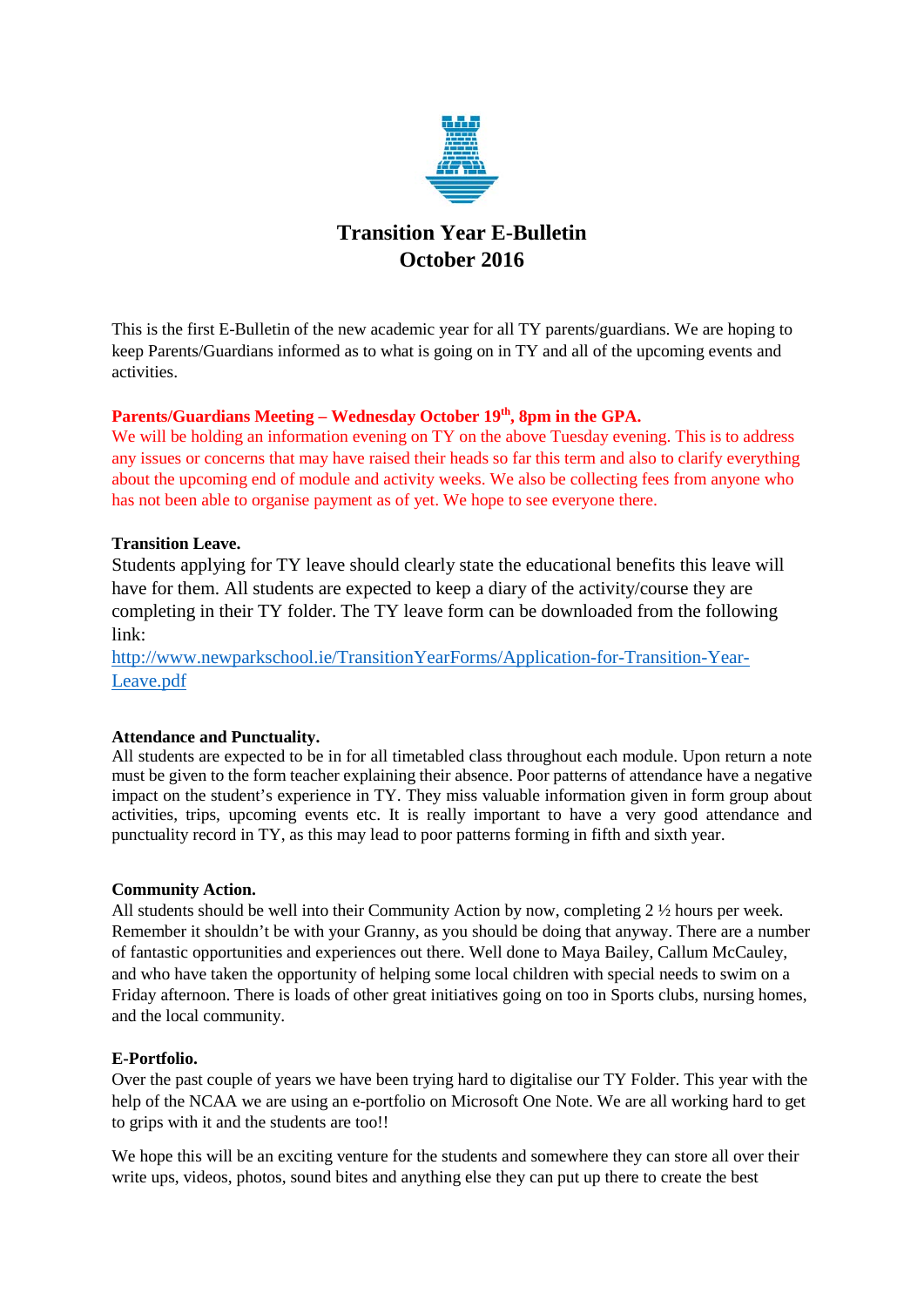portfolio they can come up with for TY. They will need to have all of their write ups completed and uploaded before Wednesday October  $26<sup>th</sup>$ , so they should be working away on it consistently during each module.

## **Guest speakers.**

We have had a number of exciting and informative Guest Speakers this term already and are looking forward to welcoming quite a few more. Guest speakers come in every Tuesday to talk about their experiences in a wide range of fields and activities. All students bring their Journal and take notes on the talk and they are then expected to write up their reaction to it and upload it to their E-Portfolio EVERY THURSDAY EVENING.

So far this term, we have had Eoin Stynes speaking about his personal experience of mental illness. Jade and Colm came in from Alcoholics Anonymous and spoke about their own life experiences and the workings of AA. Marc Mulligan came in from outsidethecomfortzone.ie and spoke about facing your fears and stepping beyond every individuals comfort zone to make more of life. Over the coming weeks we have past pupil David Doran coming in to talk about his role in producing Prime Time Investigates for RTE, we have Geraldine Dunne from the Southside Travellers Association amongst others.

## **Workshops.**

Last week, all the students will be engaged in 'No Hate Speech' workshops under the direction of Fionn Scott from The National Youth Council of Ireland, addressing acceptable speech towards each other and raising an awareness of how to work hard to treat one another with respect.

As part of Newpark's Green Week Transition Year students will participate in workshops run by the SEAI (Sustainable Energy Authority Ireland). They will learn about climate change and sustainability and look at the causes and global impacts of climate change and renewable and non-renewable technologies. Students are encouraged to think critically about our everyday activities, such as burning fossil fuels, and think of sustainable solutions. At the end they will be asked to give short group presentations about how to make improvements for the future. There will be lots of other green activities run throughout the week also and we would encourage students to make the very most of this unique opportunity.

Throughout TY the students will undergo a number of workshops on a variety of topics, the next ones will be in Module 2 where they will work with Shoutout ie dealing with equality for the LGBT community.

## **Trips.**

Tuesday October 11<sup>th</sup> brings about our now annual trip to the 'AXA Road Safety Roadshow'. This is in the Royal Marine Hotel and all of the students will assemble down there at 9:30am where the roll will be called and they will spend the morning learning about key road safety issues in a very visual and inclusive manner.

A number of the form groups have already been into complete the 'Fighting Words' creative writing workshop which seems to have been a big hit with most of the groups. We would encourage all students to have a topped up Leap card as they will need this when they go on 'In Dublin Week', and also on other instances during the year.

## **Leisure and Recreation.**

Wednesday afternoon can be the highlight of many students' week. There are all sorts of new and different activities taking place, eg Tennis, Games, Surf Dock and The Wall. The feedback is very positive from those working hard on their personal fitness and strength down in with the Newpark